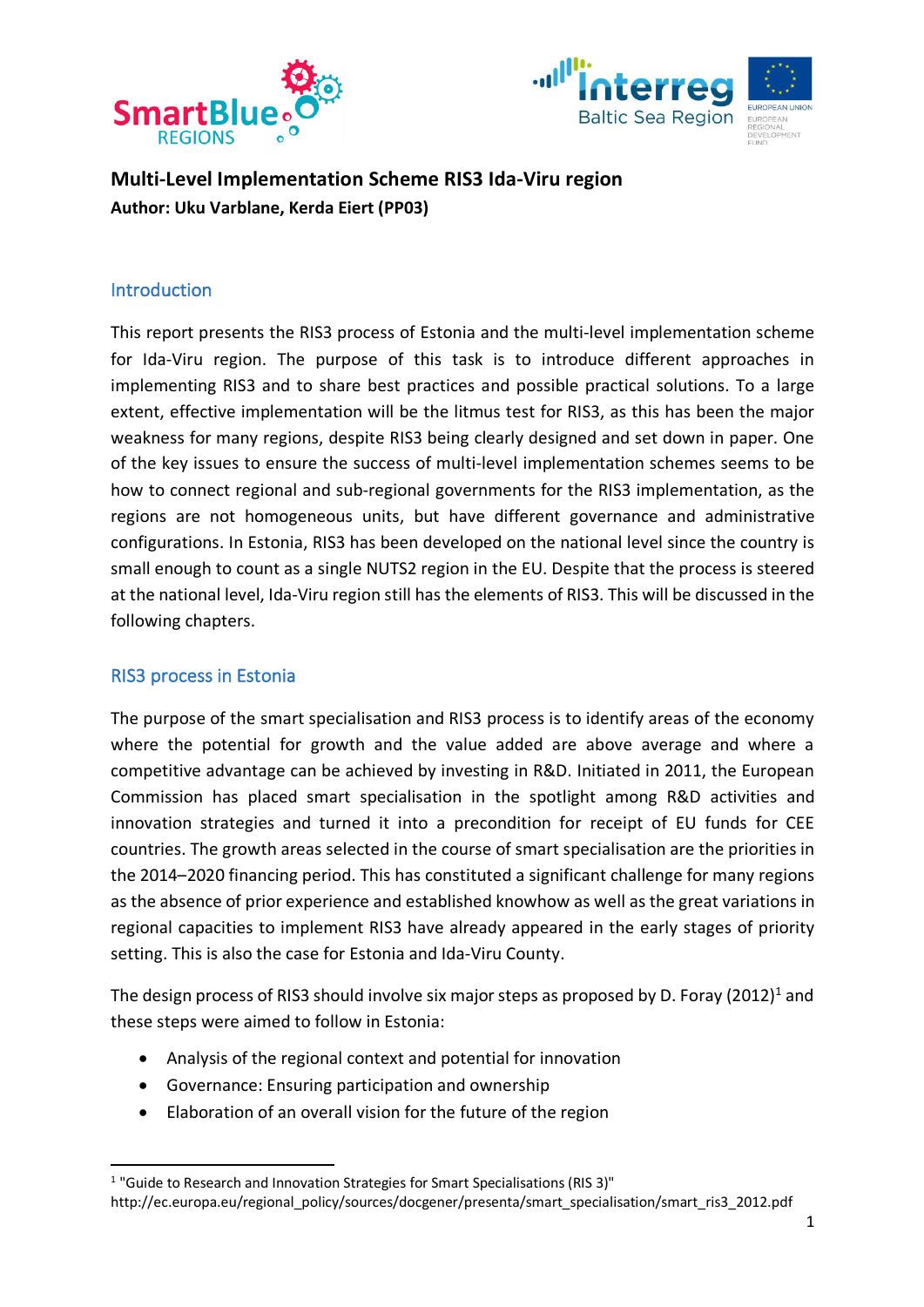



- Identification of priorities
- Definition of coherent policy mix, roadmaps and action plan
- Integration of monitoring and evaluation mechanisms

**The process for selection of growth areas in Estonia started in 2012.** The task for monitoring and analysis of possible focus areas was provided to the Estonian Development Fund, a public institution that was made responsible for steering the process. Various aspects were taken into account in the selection of growth areas and the selection process involved both quantitative and qualitative analysis. First, an analytical report was composed providing a quantitative overview of the economic structure of Estonia and highlighting the most promising niches in terms of the level and the dynamics of value added. This was followed by qualitative analysis, which allowed ensuring stakeholder engagement (interviews, survey, conference). Several roundtables, working-group meetings and seminars were organised. Industry partners were well engaged at the first stage and the idea of entrepreneurial discovery was followed. However, the final selection of priority areas was not clear and transparent – some significant changes were made after the first selection of priority areas without adequate explanations. This significantly impaired the motivation of industry partners to be involved in the implementation process.

Estonian Development Fund chose the following fields of economic activities for RIS3<sup>2</sup>.

- 1. **Information and communications technology (ICT) horizontally** via other sectors. It is important to note that the development of this sector around the world has reached a stage where larger opportunities can be found in the application of ICT technology in other sectors. The three sub-sectors of the highest priority are listed below but, in the case of ICT, the sub-sectors should not be strictly limited to the list and support may also be given to other sectors that cross paths with ICT. Sub-sectors: a) use of ICT in industry (including automation and robotics), b) cyber security, and c) software development.
- 2. **Healthcare technology and services.** Demand for healthcare services is growing globally as population ages. Estonia has the greatest potential in a) biotechnology (a strong scientific basis) and b) e-health (use of IT for the development of medical services and products).
- 3. **More efficient use of resources.** The increasing global population is likely to lead to the need to use resources more efficiently. Estonia's potential in this area is greatest in a) materials science and industry, b) the development of the 'smart house' concept (IT solutions and a more efficient construction of houses (passive house)), and c) food that supports health.

 $\overline{2}$ <sup>2</sup>http://www.arengufond.ee/upload/Editor/Publikatsioonid/Nutikas%20spetsialiseerumine%2020\_02\_2013.pdf http://www.arengufond.ee/wp-content/uploads/2013/06/AF\_kitsaskohad\_final2.pdf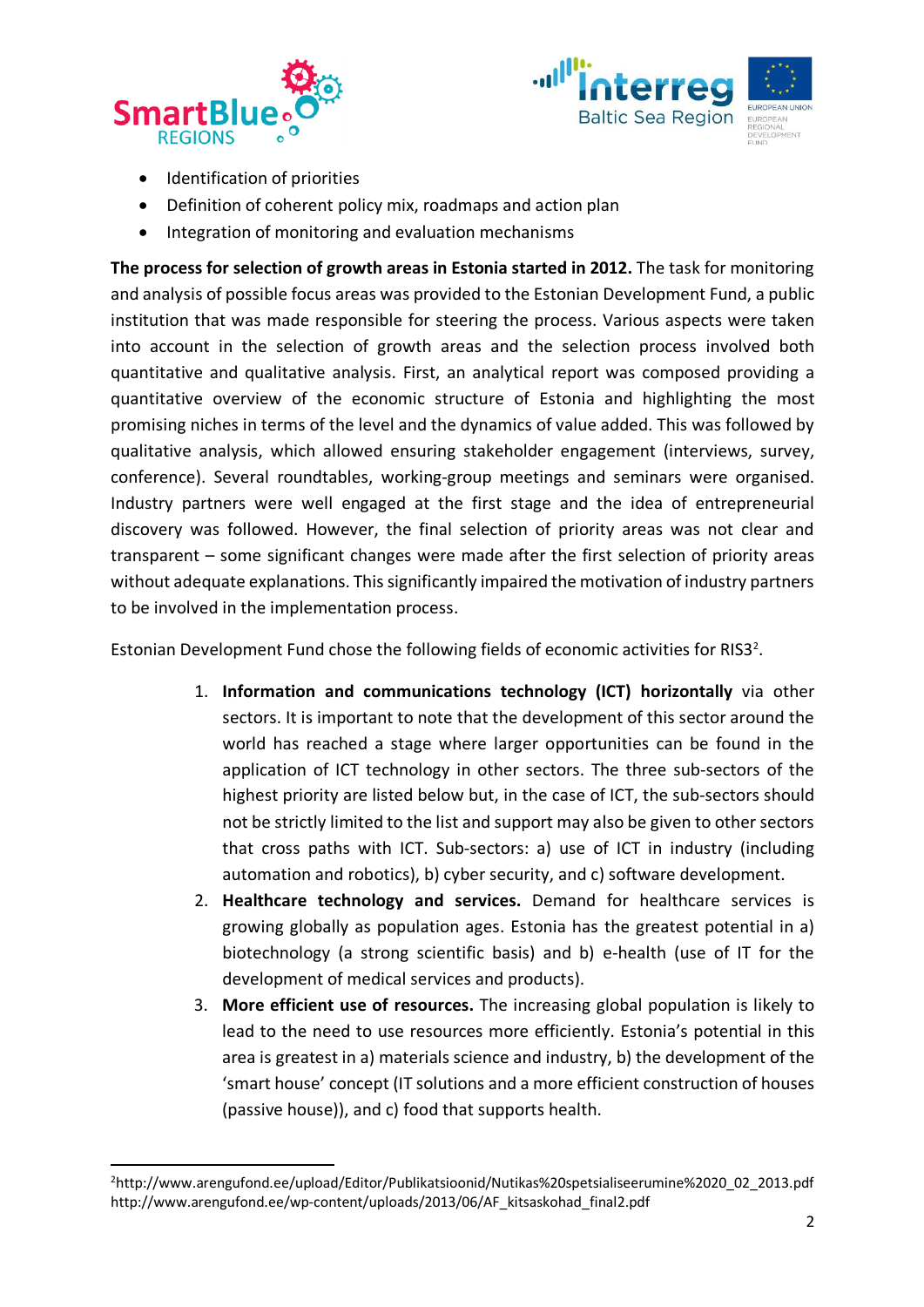



Three relatively broad economic branches have been selected in Estonia, which are not precisely niches but rather the framework areas defined by the global trends. For each of the selected framework areas, a team of researchers and practitioners was formed by the Development Fund that implemented a deeper analysis of the defined focus areas with an aim to predict the future growth paths and propose the policy measures.

Initially, the Ministry of Economic Affairs and Communication, together with the Ministry of Research and Education was in charge for the implementation of RIS3 in Estonia. As mentioned, the task for monitoring and providing analytical information was subcontracted to the Development Fund. Two implementation bodies for EU Structural Funds were made responsible for implementation of the national smart specialisation measures. Estonian Enterprise Foundation has been in charge of implementing RIS3 measures related to entrepreneurship and Archimedes Foundation act as implementing agency for R&D related RIS3 measures. The Ministry of Economic Affairs and Communication and the Ministry of Education and Research developed the support measures for RIS3 in years 2014-2015.

However, besides these two, the Ministry of the Interior Regional Development Department (under the Ministry of Finance since 2015) detailed its own regional SS approach, which has been used for elaborating regional strategies and investment programmes. One of the Regional Development Department measures relevant for the Ida-Viru region is the development of regional competence centres outside the university cities Tallinn and Tartu. The Ida-Viru Oil Shale Competence Centre was financed from this source and serves as a relevant element in regional innovation system.

In addition, the Ministry of Agriculture is responsible for primary sector related R&D development, the Ministry of Culture for creative industries and the Ministry of Social Affairs for major investments into the hospitals and local health centres network and training programmes. Thus, Estonian RIS is very much dominated by central ministries and agencies and there is little cooperation between these administrative silos.

**The implementation structure of the RIS3 on the national level has changed in 2016.** The Estonian Development Fund, which was institutionally responsible for RIS3 design, was shut down – partly because of the ineffective implementation of their RIS3 related tasks. After the closure of the Development Fund, the Ministry of Economic Affairs and Communication is now in charge of steering the national level smart specialisation strategy. However, this abrupt change has weakened the horizontal coordination even more. Since the beginning of the liquidation process of the Estonian Development Fund, very little has been done in monitoring, evaluation and analysis of focus areas and therefore not much is done for overcoming the development barriers outlined in the sectoral reports of focus areas.

Currently, the process for revising the smart specialisation focus areas is ongoing. The Ministry of Economic Affairs and Communication has initiated a process for assessing the size and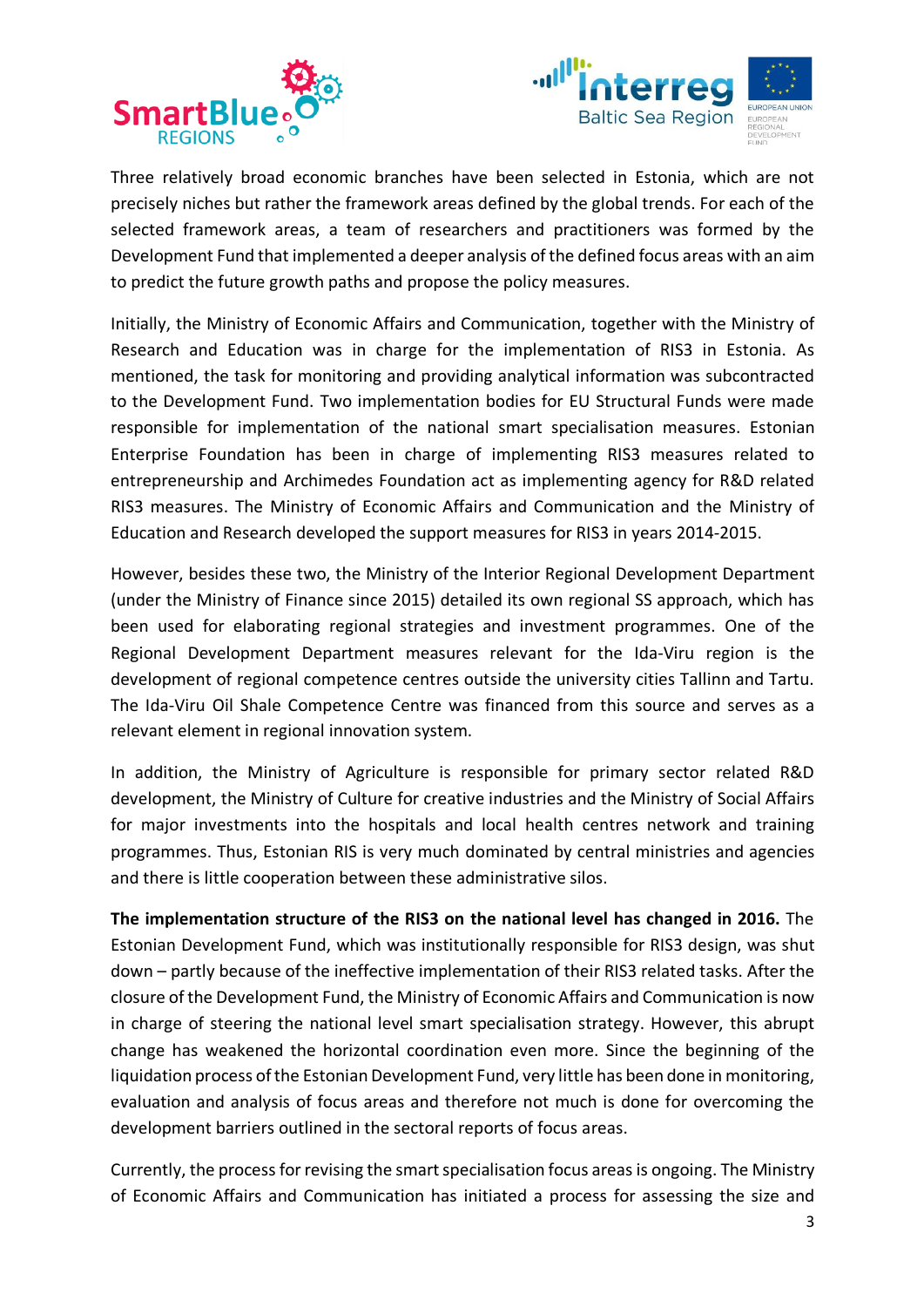



economic capacity of currently selected economic niches and developing policy recommendations for supporting the growth of defined niches. This work is subcontracted to University of Tartu and Tallinn Technical University and should be finished by the end of 2018.

# The elements and multi-level implementation scheme

**The RIS3 has been developed on the national level in Estonia.** This is a feasible option in smaller countries with small regions, but may lead to a more instable situation in the long term and makes more difficult to tackle regional heterogeneities (priority areas should be wider). However, in addition to the nationally centralised steering, the regional bodies are forming the actual environment for implementation of the RIS3. There is no county-level RIS3 in Estonia, however "Ida-Viru County Development Plan 2014-2020" serves as a regional development strategy and includes elements of RIS3, including underlining the importance of smart specialisation.

Multi-level implementation scheme of the RIS3 covers different layers and elements (Figure 1). The main motivation for the RIS3 in Estonia was to be in line with the ERDF regulations. Hence, the **initiator** of the RIS3 could be defined as the European Commission. The responsible entity on the national level is the Ministry of Economic Affairs and Communication, whereas the implementing bodies of EU Structural and Investment Funds carry out the implementation of the support measures. The Enterprise Estonia implements measures related to entrepreneurship and two measures are implemented by the Foundation Archimedes (applied research in smart specialisation growth areas and scholarships in smart specialisation growth areas). In addition, other measures with an aim to support RIS3 are implemented by the other implementing bodies of EU structural assistance or by State Shared Service Centre (e.g. support measure for regional competence centres).

**Smart Specialization Steering Committee** was created at the beginning of 2017 for steering the national process of RIS3. Representatives of the Ministry of Economic Affairs and Communication, Ministry of Education and Research, Ministry of Finance as well as the representatives of the State Chancellery Strategy Office, Rector's Council, Estonian Chamber of Commerce and Estonian Service Industry Association form the committee. The committee confirms the principles of the selection of subcategories for smart specialization growth areas, decides whether to carry out relevant analysis and studies, makes proposals for the implementation of the necessary changes to promote growth, including in a regulatory environment; makes suggestions in areas of smart specialization to relevant ministers and represents the implementation of the principles of smart specialization in others decisionmaking and advisory boards.

**Within the Ida-Viru region, the RIS3 implementation comprises three interconnected and somewhat overlapping layers.** The first layer comprises regional universities and a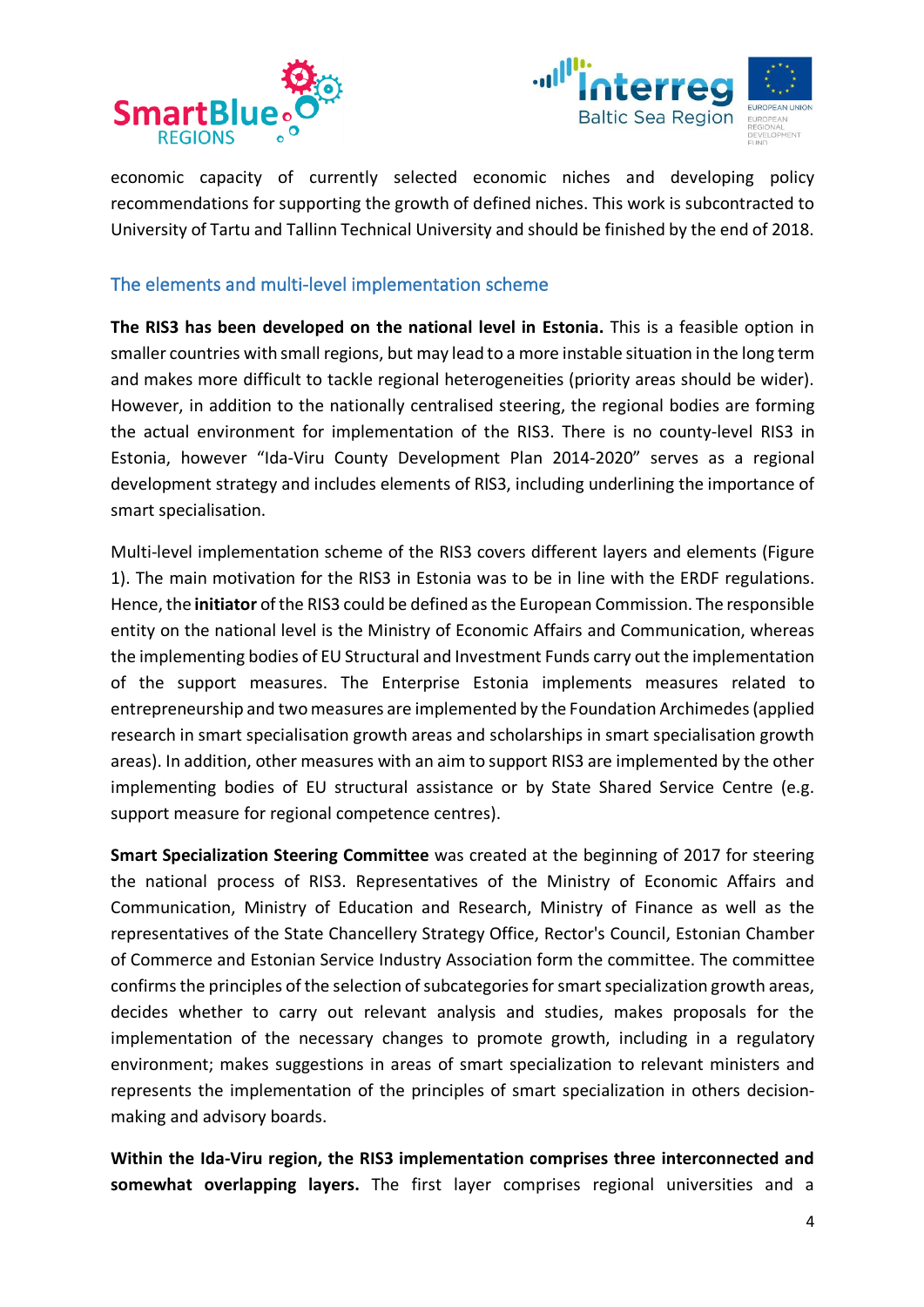



competence centre, forming the regional knowledge base. The second layer represents the platforms for collaboration – this involves regional chamber of commerce, regional business support institution (Ida-Viru Regional Development Centre), Ida-Viru Industrial Areas and the Tourism Cluster. Third layer represents the support organisations – local authorities and the association of local authorities as well as the regional private sector consultancies and NGOs. Regional enterprises can be seen as the main beneficiaries of the RIS3 process in Ida-Viru region.



#### **Figure 1** Multi-Level-Implementation Scheme RIS3 Ida-Viru County

In case of Ida-Viru region, there is no clearly defined **platform for exchanging ideas** about shaping the innovation process in the region. The interaction of the regional stakeholders can be seen as a living lab – "it is about experimentation and cocreation with real users in real life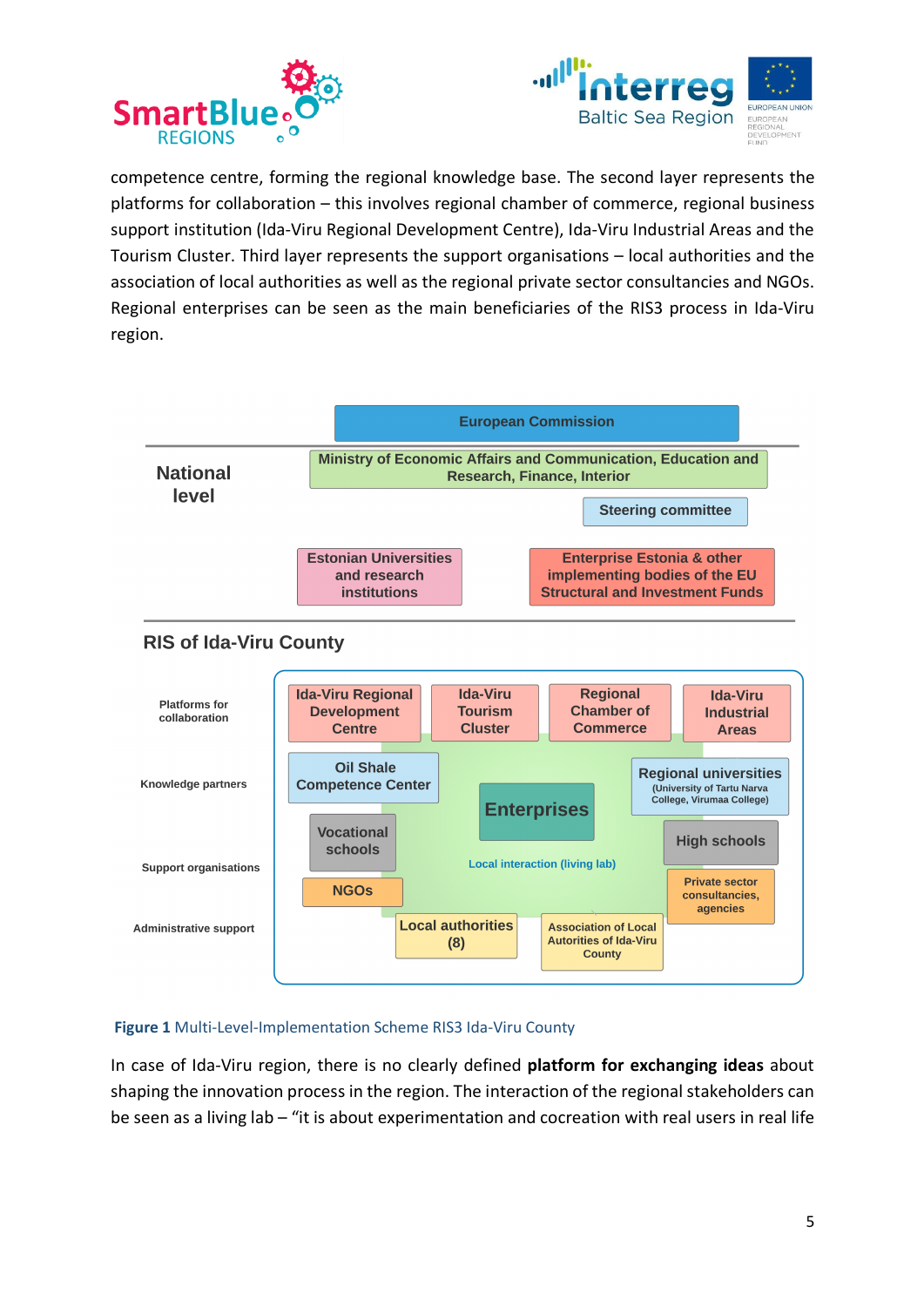



environments, where users together with researchers, firms and public institutions look together for new solutions, new products, new services or new business models."<sup>3</sup>

However, various platforms for collaboration, not directly related to RIS3, exist in the region. Ida-Viru Regional Development Centre (IVEK), funded by the Enterprise Estonia, provides counselling services to various groups – individuals for starting the business, as well as for operating businesses, investors and non-profit sector. They also help to bring together people with organising open seminars and lectures. Regional chamber of commerce is located in the regional capital Jõhvi and aims to help with searching for cooperation partners, organising contact events, trainings and offering other activities necessary for business activities of entrepreneurs. The Ida-Viru Tourism Cluster contributes in the growth of the tourism sector with offering advisory services, organising trainings and information days for enterprises (e.g. annually organised Ida-Virumaa Business Days), but also offering a mentor program where the participating entrepreneurs can expand the contact network, learn from others' experiences and contribute to the development of the county's business. Another platform for collaboration can be found in Ida-Viru Industrial Areas – this is a foundation that operates five industrial parks across the region. It is founded and financed by the Ministry of Economic Affairs and Communications together with the municipalities. In addition to providing basic infrastructure, they offer investor reception, networking, meetings with key persons and business incubator support services. Despite these various options, the communication between regional stakeholders/beneficiaries could be much more intense. The effectiveness of the platforms is hindered by the lack of workforce. In addition, the concept of smart specialisation is not well known within the people of these organisations meaning that there is a need for the "helicopter view" and understanding the role of different elements of RIS3. However, in addition to more staff, there is always a need for innovative ways how to bring people together.

Regional higher education institutions as the **knowledge partners** form the second layer and play a crucial role in the design and implementation of RIS3. They are among the few institutions that act as 'boundary spanners', bridging all three elements of the 'Knowledge Triangle' (Research, Education and Innovation)<sup>4</sup>. The R&D capacity in Ida-Viru region is limited to two university colleges and the Tallinn University of Technology Oil Shale Competence Centre. Virumaa College of Tallinn Technical University contributes to high-level engineering education. The curricula are adjusted towards the needs of existing regional manufacturing enterprises in the areas of chemical industry and mining. Established as a structural unit of Virumaa College, the Oil Shale Competence Centre is a research and development centre that provides services to companies and the public sector mainly in oil shale and chemistry. Narva College is a regional faculty of University of Tartu is primarily focused on social sciences, more

 <sup>3</sup> http://openlivinglabs.eu

<sup>4</sup> http://s3platform.jrc.ec.europa.eu/hess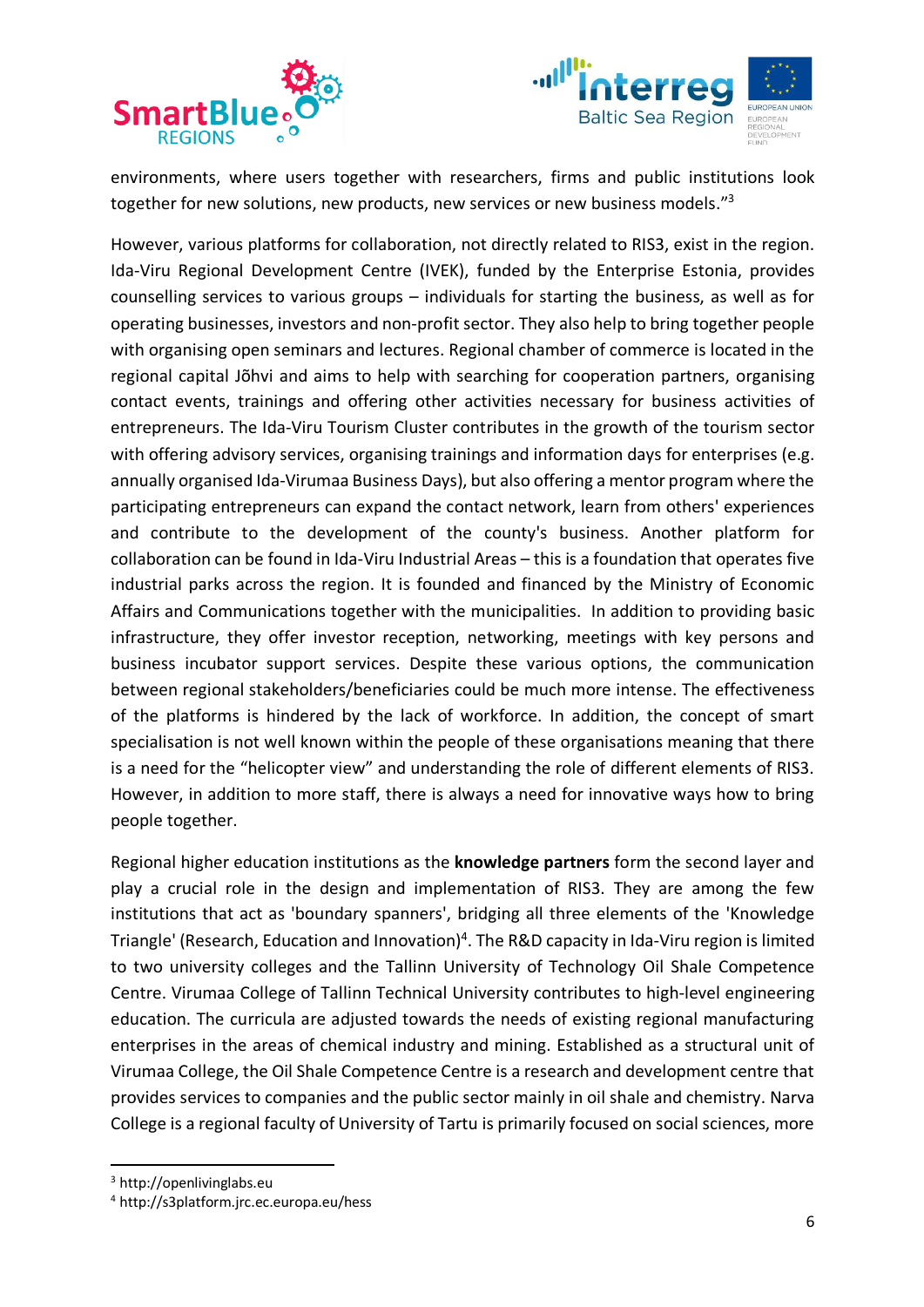



specifically in preparation of teachers. Despite prioritising knowledge transfer between academia and industry (e.g. ongoing ERDF funded project in Virumaa College for knowledge transfer and creation of new businesses and jobs), there is still a gap between research results and its usability for enterprises. In addition, neither university colleges nor the competence centre is working with Blue Growth themes so far.

**Regional enterprises** are the key stakeholders in the RIS3 process. The county has longstanding traditions of manufacturing industries. The distinctive feature of the business structure of Ida-Viru region is the dominance of a few large-scale companies in oil shale mining, oil extracting, energy production and other heavy industries. Whilst being located in the region, the development and resource allocation of these large companies is mostly determined outside the region (headquarters located in Tallinn or abroad). Therefore, this makes a big challenge to incorporate them into the implementation of RIS. Besides the small number of large companies, the vast majority of enterprises (over 90%) are micro enterprises with less than 10 employees. The difficulty with the micro enterprises is mostly the lack of capacity (and sometimes a motivation) for development and cooperation. Therefore, the work of cluster organisations and other platforms for collaboration is crucial in order to make them engaged. In brief, the business structure of Ida-Viru region is a challenge in terms of securing stakeholder engagement.

**Regional administration** creates another layer in the regional innovation system. In case of Ida-Viru region, this comprises of eight local authorities (4 cities and 4 municipalities) and the Association of Local Authorities of Ida-Viru County that coordinates the joint activities of local authorities. However, the contribution of regional administration to fuel the entrepreneurial discovery process has been rather minor in Ida-Viru region. This might be partly because of the business structure described above, but also because of lack of experience. However, over the past years, some steps have been taken, including organising working groups and clusterlike collaboration to better engage regional stakeholders. One of the significant limitation in that regard is that local authorities are understaffed. The recently implemented territorial administrative reform that aimed to amalgamate municipalities and dismisses county governments created further confusion. Hence, the administrative structure on the county level has changed and new practices for county level cooperation have to be refined.

# **Conclusion**

Transferring the national RIS3 into practice has not been very smooth in Estonia, including the challenges in stakeholder engagement, unused/unpopular support measures and the closure of the organisation initially responsible for preparing and monitoring the strategy. Some bottlenecks seems to be directly related to the absence of previous experience with RIS3. During the process, a general awareness of innovation and RIS3 has increased. A few years ago, innovation and smart specialisation was understood as something related to high tech